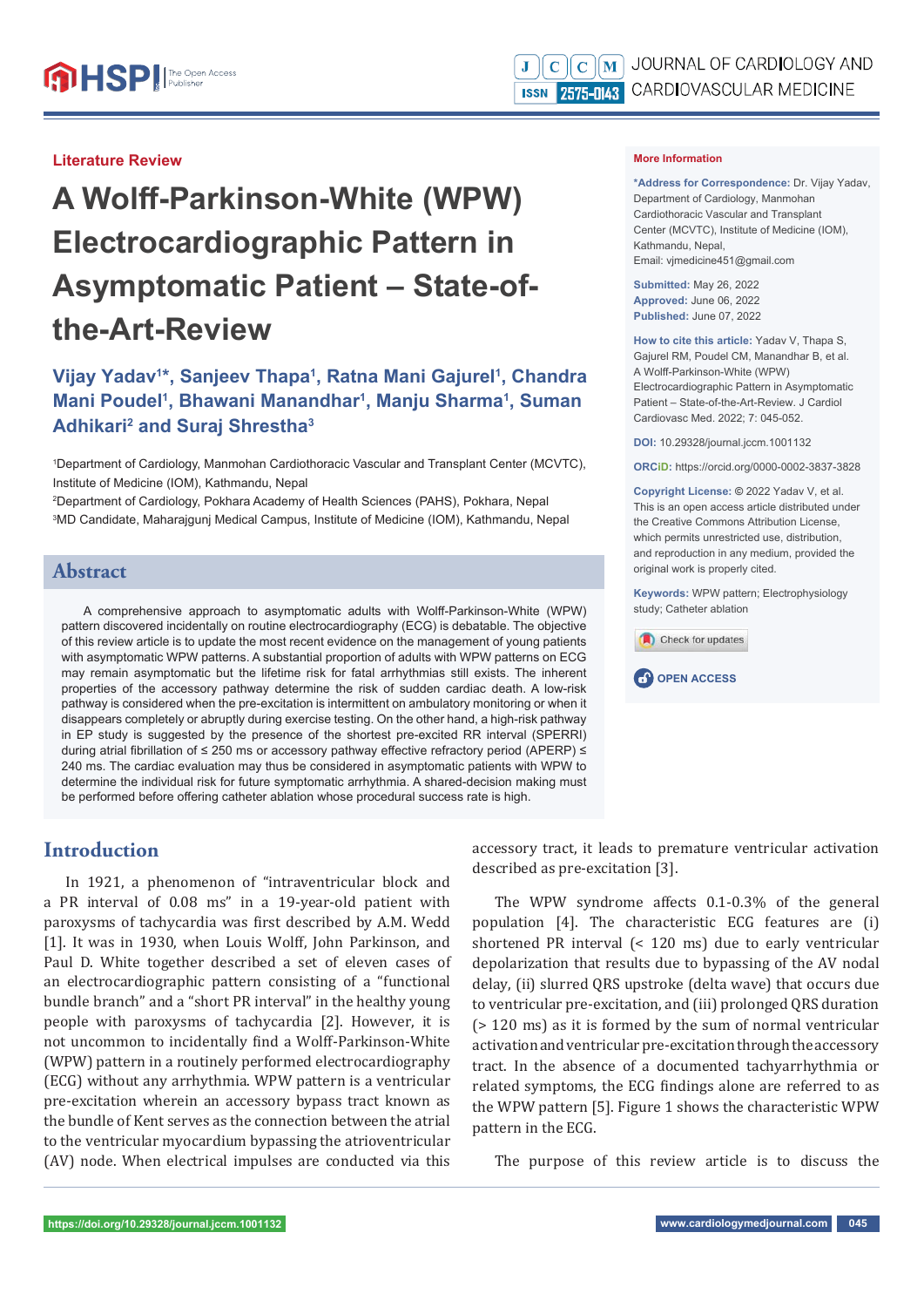



comprehensive approach to an asymptomatic patient with a WPW pattern in ECG and also to highlight a few salient features of different accessory pathways whenever feasible.

#### **Anatomy of the accessory pathways**

The accessory pathway (AP), which leads to pre-excitation, results from a developmental failure to eradicate the remnants of the atrioventricular connections present during cardiogenesis. It also results from the anomalous myocardial tissue spanning the fibrinous bridges between the atria and ventricles [2]. Morphologically, accessory pathways are the strands of normal myocardium that bridge the AV groove at any point around the annulus fibrosus on either side of the heart except that portion of the mitral valve annulus between the right and left fibrous trigones [7]. The locations of the accessory pathways are regionalized to the left-free wall (58%), posterior septal (24%), right free-wall (13%), and anterior septal (5%) sites, respectively [8]. The accessory pathways usually exhibit rapid and non-decremental conduction and have a longer effective refractory period (ERP) than that of the AV node. The atrial and ventricular insertions of accessory pathways (free-wall APs) are located between the valve annulus and the atrial and ventricular epicardial reflections, respectively [9]. The posterior septal pathways are located within the pyramidal space, bounded anteriorly by the insertion of the atrial extension of the membranous septum into the right fibrous trigone and posteriorly by the epicardium overlying the crux of the heart. The lateral boundaries are formed by divergent walls of the left and right atria. Within this space is the AV nodal artery, the tendon of Todaro, epicardial fat, and the proximal portion of the coronary sinus. The AV node and its proximal penetrating bundle lie within the triangle of Koch, immediately adjacent to the pyramidal space. The anterior septal pathways are located just anterior to the AV node and pass through the fat pad between the right and left fibrous trigones and the insertion of the right coronary artery into the AV groove. This path lies anterior to the membranous portion of the interatrial septum and is bounded by the pericardial reflection of the ascending aorta and medial wall of the right atrium [10]. The accessory pathway present in the WPW pattern is capable of conducting in both antegrade and retrograde directions that eventually begets a re-entrant supraventricular tachycardia (SVT) [11]. The orthodromic SVT, in which the anterograde conduction to the ventricles is through the AV node/His bundle, and the retrograde conduction to the atria is through the accessory pathway, accounts for 90% of arrhythmia. This is also known as a concealed accessory pathway in which there is no preexcitation in the ECG but the patients are prone to develop orthodromic SVT. The antidromic SVT occurs in 10% of patients with the WPW syndrome in which the anterograde limb is the accessory pathway, and the retrograde limb is either the normal conduction system or a second accessory pathway. This is also known as a manifest accessory pathway in which there is pre-excitation in the ECG and the patients are prone to develop antidromic SVT [10]. This is shown in Figure 2.

It is a well-known fact that the accessory pathway allows for rapid ventricular conduction in the presence of atrial fibrillation, which, in turn, might degenerate into ventricular fibrillation with the hemodynamic collapse that leads to sudden cardiac death (SCD). Figure 3 [12] depicts a detailed anatomical location of various accessory pathways.

The characteristics of various accessory pathways are depicted in Table 1.



**Figure 2:** The concealed and manifest pathways (a-upper row) and schematic representations of orthodromic and antidromic SVTs (b- lower row) [8].



| Table 1: Types of accessory pathways and their ECG features. |                    |                   |  |  |
|--------------------------------------------------------------|--------------------|-------------------|--|--|
| <b>Pathways</b>                                              | <b>PR</b> interval | <b>Delta wave</b> |  |  |
| Atrioventricular (Kent)                                      | Short              | Present           |  |  |
| Atrionodal (James)                                           | Short              | Absent            |  |  |
| Atriohisian (Brechenmaker)                                   | Short              | Absent            |  |  |
| Atriofascicular (Mahaim)                                     | Normal             | Present           |  |  |
| Nodofascicular (Mahaim)                                      | Normal             | Present           |  |  |
| Fasciculoventricular                                         | Normal             | Present           |  |  |
| Nodoventricular                                              | Normal/Decreased   | Present           |  |  |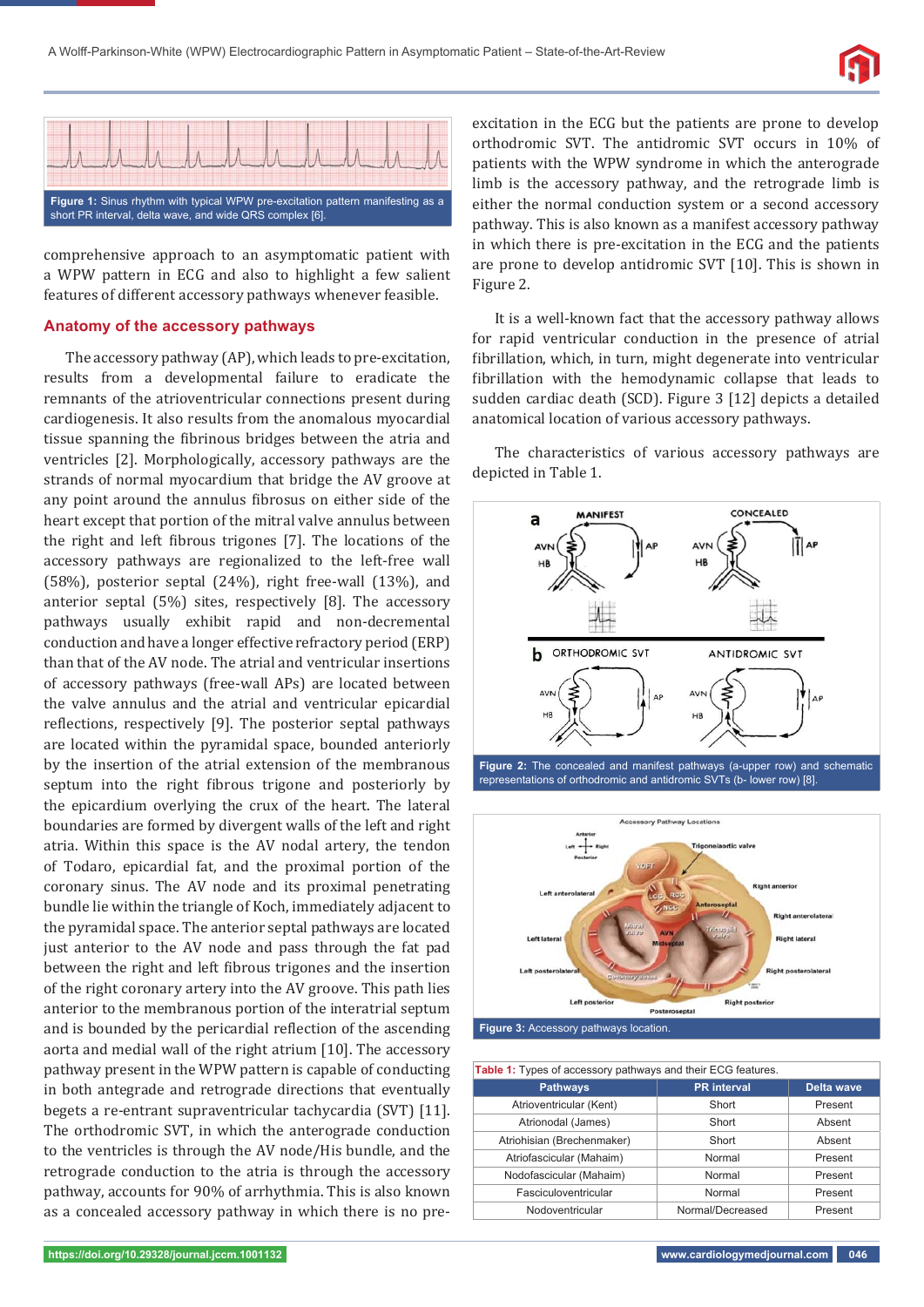Atriofascicular and Nodofascicular (Mahaim) connections represent a duplication of the AV node-His Purkinje system along the tricuspid annulus. It is typically a right-sided pathway that inserts apically into the distal right bundle branch or moderator band. These connections always conduct anterogradely with a left bundle branch block (LBBB)-likepre-excited QRS morphology with atrial extra stimuli, atrial pacing, and tachycardia. The pathway has anterograde decremental (AV-node-like) properties and is adenosine sensitive. Adenosine administration during tachycardia usually results in sudden termination of the tachycardia by anterograde block in the atriofascicular pathway [13]. The occurrence of Mahaim fibers is unusual, comprising  $<$  3% of accessory pathways [14].

Conduction through a typical AP is not affected by adenosine. In contrast, accessory pathways like the atriofascicular and retrograde posteroseptal pathway of permanent junctional reciprocating tachycardia with a long conduction time (decremental conducting) can be blocked by adenosine [15]. The fasciculoventricular pathway is a rare variant that arises from his bundle or bundle branch and inserts into the ventricle. It does not usually require ablation owing to the fact that clinical arrhythmias are rare with such AP. Nodoventricular and Nodofascicular pathways are also rare and they bypass a portion of the AV node and insert directly into the crest of the ventricular septum and conduction system, respectively. Because the AV node has decremental conduction, these pathways are also sensitive to adenosine [16].

#### **Clinical presentation**

In the absence of any symptoms, a WPW pattern may be an incidental finding in the routinely performed ECG. In those patients who are symptomatic, arrhythmias, predominantly in the form of AV re-entrant tachycardia (AVRT) and atrial fibrillation (AF) are the commonest presentations. AVRT is the most common arrhythmia accounting for 95% of re-entrant tachycardias and AF has been estimated to be present in one-third of cases of WPW syndrome. Ventricular fibrillation is the dominant cause of SCD in patients with WPW syndrome [17]. Commonly, there is anterograde conduction through the AV node that returns retrogradely via a bypass tract to the atria leading to an orthodromic tachycardia that would result in narrow QRS complexes. Less commonly, there occurs anterograde conduction through the bypass tract, returning retrogradely to the atria via the normal AV nodal pathway leading to antidromic tachycardia resulting in wide QRS complexes [18].

#### **Localisation of accessory pathway in the ECG**

The pre-excited 12-lead ECG provides information as to the likely site of the accessory pathway, and several algorithms have been developed and validated. We present a simple and concise method of localizing the accessory pathway in the ECG as shown in Table 2 [19] and Figure 4.

#### **Types of WPW pattern**

The WPW pattern can have three QRS morphologies based on the direction of the accessory pathway. The various types are shown in Table 3 [20].

#### **Natural history of WPW pattern**

The prevalence of WPW is estimated to be 1-3 in 1000 individuals based on large-scale population-based studies [21]. Among the first-degree relatives following an index case of WPW, the incidence was found to be 5.5 in 1000 individuals [22]. On a resting ECG with a WPW pattern, approximately 65% of adolescents and 40% of adults over 30 years are asymptomatic [23]. The majority of patients with WPW patterns have a structurally normal heart. However, it can occur commonly in the presence of Ebstein's anomaly and hypertrophic cardiomyopathy, and uncommonly in the presence of cardiac rhabdomyoma [5]. In symptomatic patients with palpitations and pre-syncope, arrhythmias in the form of atrioventricular reciprocating tachycardia (AVRT) and atrial fibrillation (AF) are most commonly encountered.

| <b>Table 2: ECG localization of accessory pathways.</b> |              |                                |                                           |                            |
|---------------------------------------------------------|--------------|--------------------------------|-------------------------------------------|----------------------------|
| I, aVL                                                  | II, III, aVF | QRS axis                       | <b>Precordial leads</b><br>(QRS polarity) | <b>Pathway</b>             |
| Positive                                                | Negative     | $0°$ to $-30°$                 | V1: Negative<br>V2-V3: Positive           | <b>Right Posteroseptal</b> |
| Positive                                                | Negative     | $-30^{\circ}$ to $-60^{\circ}$ | V1-V3: Negative                           | <b>Right Lateral</b>       |
| Positive                                                | Negative     | $-60^\circ$ to $-90^\circ$     | V1-V3: Positive                           | Left Posteroseptal         |
| Negative                                                | Positive     | $+90^\circ$ to $+120^\circ$    | V1-V3: Positive<br>V5-V6: Negative        | I eft I ateral             |
| Positive                                                | Positive     | Normal                         | V1-V3: Negative                           | Anteroseptal               |

#### **Table 3:** Types of WPW patterns. **Types Connection Precordial leads (QRS polarity) Can mimic** Type A WPW Left septal connection | V1-V6: Positive | RBBB or Posterior wall MI Type B WPW Right-sided connection V1: Negative v i. Negative<br>V6: Positive LBBB or LVH Type C WPW Left lateral connection V1: Positive V<sub>1</sub>: Positive RVH<br>V6: Negative RBBB: Right Bundle Branch Block; LBBB: Left Bundle Branch Block; LVH: Left Ventricular Hypertrophy; RVH: Right Ventricular Hypertrophy.



Figure 4: A simplified diagram to localize accessory pathways.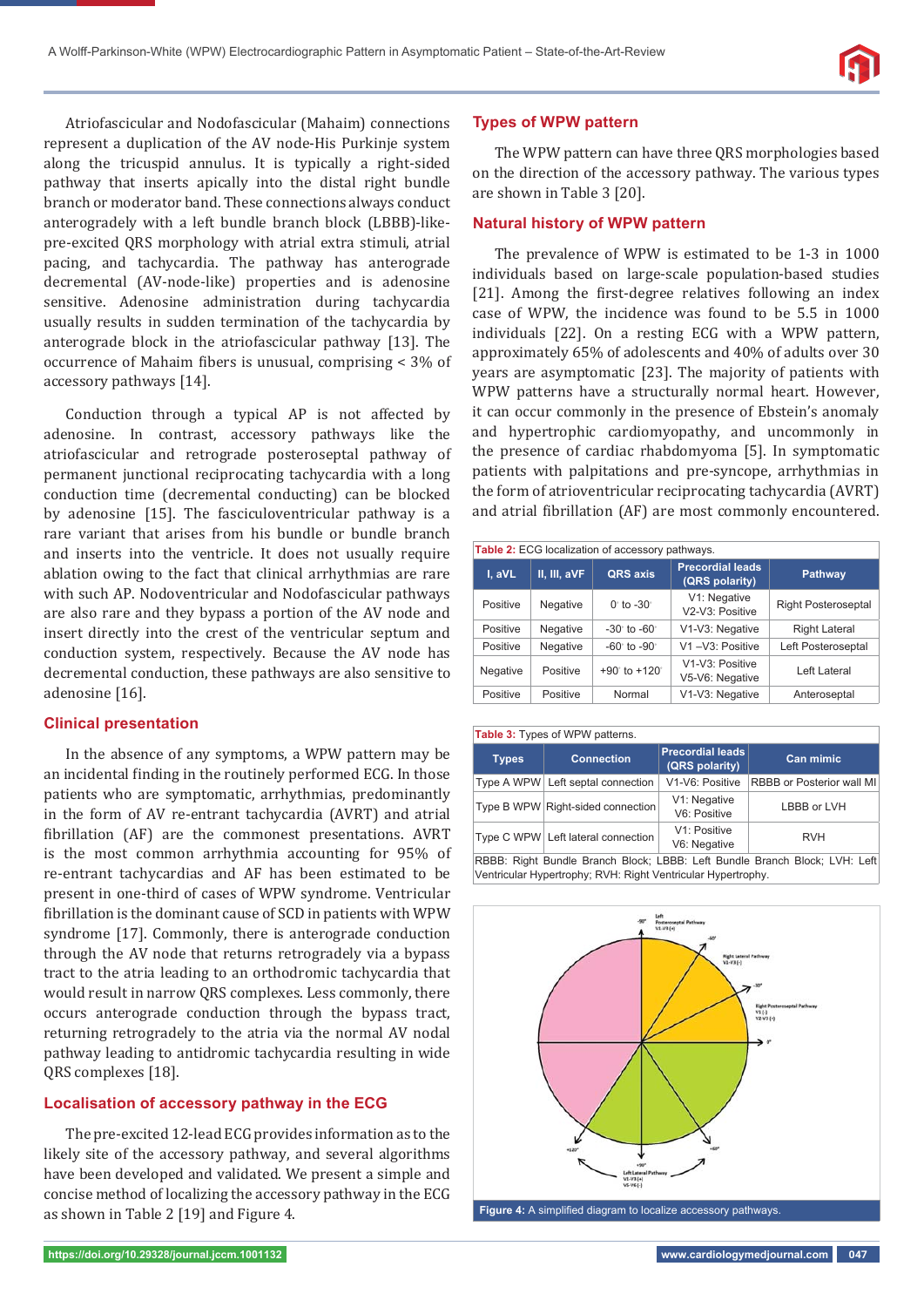

Rapid conduction of AF over the accessory pathway resulting in ventricular fibrillation (VF) is rare but unfortunately may be the first manifestation of WPW syndrome [24]. Various studies have estimated the overall lifetime risk of SCD in asymptomatic WPW patients to be 3% - 4%, with the most cases between ages 10 and 40 years [25] and SCD has been found to be the first presentation in 65% of patients with asymptomatic WPW pattern [26]. Of note, asymptomatic WPW patterns are also being increasingly identified in children during routine screening and investigations for an unrelated illness. The risk of SCD in these subjects is significantly increased compared to children without WPW. Ablation of AP is deemed necessary in children if SPERRI-AF is less than 250 ms whereas asymptomatic WPW in children requires careful and informed management on a case-by-case basis. [27]. Hence, the accurate identification of high-risk features for SCD can help prevent this dreaded outcome.

#### **Risk stratification in an asymptomatic WPW pattern**

The main purpose of risk stratification in asymptomatic patients with a WPW pattern is to identify which individuals are at an increased risk of lethal arrhythmia and SCD.

Patient history: On clinical evaluation, the high-risk features include male sex, familial WPW syndrome (autosomal dominant, chromosome 7, PRKAG2 gene mutation), WPW pattern detected in the first two decades of life, history of atrial fibrillation and arrhythmic symptoms like syncope, and presence of congenital heart disease, especially, Ebstein's anomaly. Also, high-risk occupations such as those of pilots, bus drivers, and athletes should be given a special priority [4].

**Non-invasive testing:** In asymptomatic patients with WPW patterns, non-invasive tests like 12-lead ECG, ambulatory ECG monitoring, and exercise stress test (EST) are considered safe and should be done [28].

The intermittent loss of pre-excitation during sinus rhythm on serial ECGs or ambulatory monitoring confers a low risk for cardiac arrest because it signifies poor anterograde conduction through the accessory pathway owing to the long ERP of the AP (APERP) [29]. An earlier study conducted by Hindman, et al*.*  [30] showed that the incidence of intermittent pre-excitation in ambulatory ECG monitoring was 67%. Patients with intermittent pre-excitation are less prone to develop SVT in comparison to patients with constant pre-excitation. In a large study of primarily, military aviators followed over 2 decades, 23% with constant preexcitation developed reentrant SVT in comparison to the 8.3% who only exhibited intermittent preexcitation [31]. The appearance of different pre-excited morphologies on the ECG or ambulatory monitoring denotes a higher risk for SCD [32]. In asymptomatic patients who are not cognizant of brief atrial arrhythmia, ambulatory ECG monitoring should be done to screen for paroxysmal AF and the detection rate of Holter monitoring for paroxysmal AF is 12% as evidenced by the long-term prospective study conducted by Santinelli, et al*.* [33].

The effect of sympathetic stimulation on the accessory pathway refractoriness and AV nodal conduction affects the delta wave behavior during exercise. The exerciseinduced rapid AV nodal conduction may mask persistent pre-excitation (Figure 5) and portends a low risk for VF. However, the frequency of anterograde conduction block over  $AP$  is only 15% and, hence, it is a low sensitivity finding and it does not exclude high-risk accessory Aps [34]. The APERP can be indirectly assessed by noting the disappearance of pre-excitation during exercise testing [35]. Persistence of pre-excitation during EST has a sensitivity of 96%, specificity of 17%, a positive predictive value of 40%, and a negative predictive value of 88%, respectively in predicting APERP ≤ 250 milliseconds (ms) [36].

**Pharmacological challenge test:** The sodium channel blocking agents have been used in the past to determine the properties of an accessory pathway - although no longer utilized nowadays. Block of conduction in the accessory pathway after Ajmaline [37] or Procainamide [38] infusion is known to have been associated with long APERP and, thus, could be used to identify patients unlikely to be at risk for sudden death in the event of atrial fibrillation.

**Invasive Electrophysiological (EP) testing:** When the non-invasive tests are inconclusive regarding the anterograde conduction of AP, an invasive EP study should be considered. The key measurements include APERP and shortest pre-excited RR interval (SPERRI) during AF. The APERP represents the longest coupling interval that cannot conduct over the AP. The longer the APERP, the lower the risk of fatal arrhythmia induction. The SPERRI, which is measured during spontaneous or induced AF, represents the shortest time between pre-excited QRS complexes during AF. The short APERP and SPERRI suggest rapid anterograde conduction and are associated with a high-risk WPW [5]. Baseline measurements of APERP ≤ 240 ms and SPERRI ≤ 250 ms during AF are considered high-risk features (Figure 6). The electrophysiological properties in asymptomatic adults with WPW pattern that render them low risk for SCD are consequent loss of their capacity for anterograde conduction

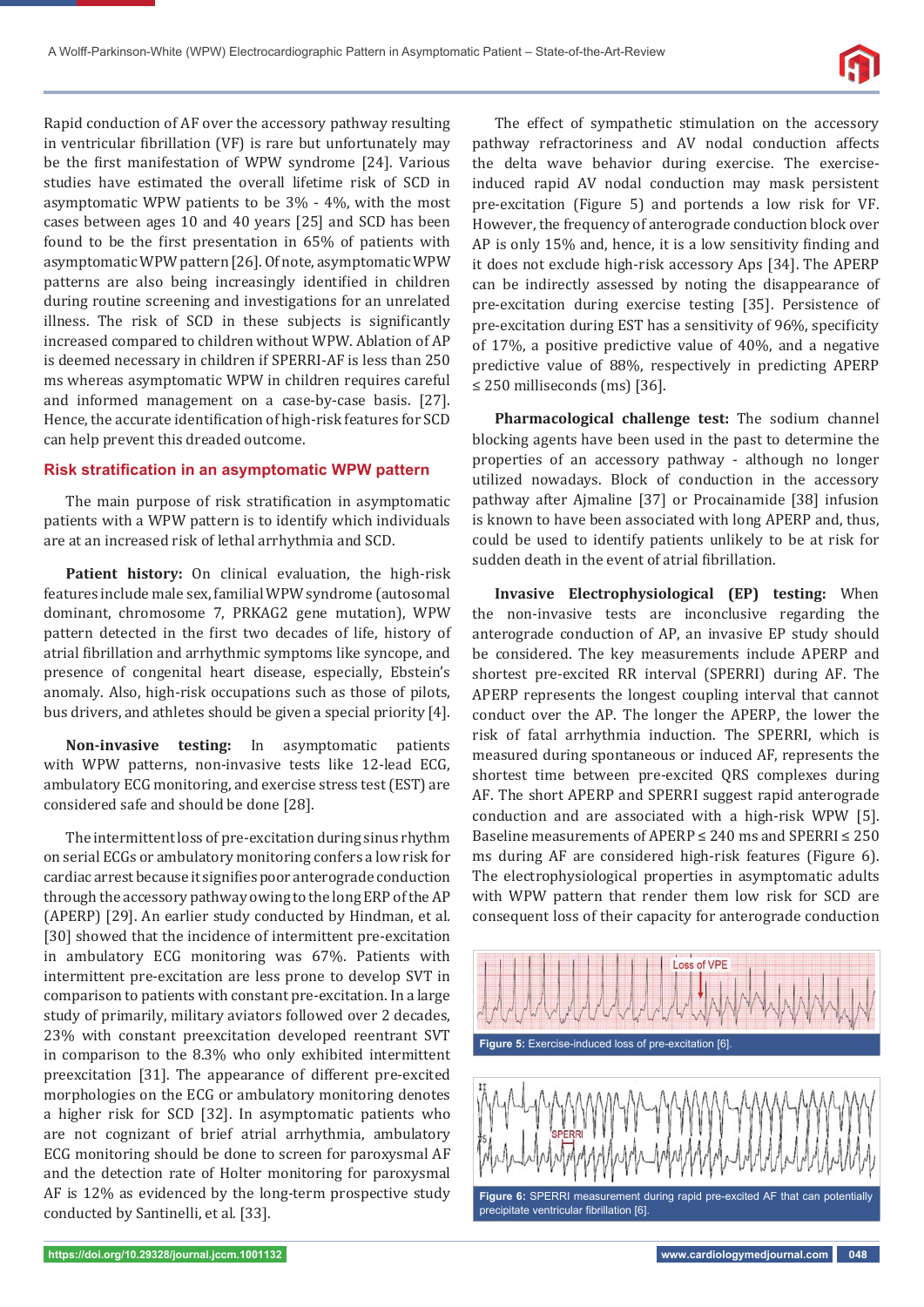

(in 20% of patients) [39] and the lack of retrograde conduction through the AP during EP testing (in 27% of patients) [40]. Despite this potentially favorable natural history in adults, some asymptomatic adults with WPW may have EP indices that harbor concern for the possibility of SCD in the future. A SPERRI < 250 ms has been found to be in 20%-26% of patients with asymptomatic WPW patterns [41].

The SPERRI measurement appears superior to APERP measurement in discriminating patients at risk for SCD and who may eventually benefit from ablation [42]. In 1979, Klein and his colleagues [24] published a detailed electrophysiological assessment of 25 patients with WPW and documented VF and compared them to 73 patients without VF. They noted that the SPERRI-AF was the most useful discriminator, with a cutoff of 250 ms having 100% sensitivity for the VF group, albeit with a specificity of only 35%. In yet another similar study [5], the sensitivity and negative predictive value of SPERRI ≤ 250 ms were shown to be high and the specificity and positive predictive value were found to be low in identifying risk in patients with symptomatic WPW but the specificity and positive predictive value were even lower in asymptomatic patients because the incidence of subsequent SCD in them was low.

These basic measurements during an EP study can be performed by isoproterenol infusion, programmed atrial stimulation, and both atrial and ventricular stimulation. By serving as a possible surrogate for physiologic adrenergic stimulation and enhancing AP conduction, the isoproterenol infusion during EP testing has been proposed to identify high-risk patients [43]. But the major fallacy of isoproterenol infusion is that it can result in APERP fluctuations secondary to the autonomic system modifications of the AP and AVN. It was shown in a study of 21 asymptomatic adults with WPW pattern [44] that isoproterenol administration significantly shortened the SPERRI from 264 to 219 ms which further depicted a total of 67% of patients had a SPERRI  $\leq$  250 ms on isoproterenol compared to 33% at baseline. Thus, APERP measurement during isoproterenol use is less than reliable in risk stratification in asymptomatic WPW patients.

The APERP and SPERRI can also be evaluated utilizing a programmed atrial stimulation at high rates near the AP atrial insertion site which can determine the maximal rate at which 1:1 AV conduction occurs over the AP. To measure SPERRI, induction of AF can be attempted. The evaluation of rapid conduction should rely on APERP or 1:1 AV conduction over AP if AF cannot be induced. Spontaneous degeneration into pre-excited AF upon induction of AVRT is considered a highrisk feature [6].

With a focus on finding out the exact numbers and locations of the accessory pathways, atrial and ventricular stimulation is widely performed [5]. The risk of arrhythmic events and subsequent SCD is increased in the presence of a septal location of AP or with the presence of multiple Aps [42]. In symptomatic patients, the presence of multiple APs and septal bypass tracts may be a separate risk factor for the development of VF [24]. The lower risk features include lack of tachyarrhythmia inducibility, lack of retrograde AP conduction, and absence of multiple Aps [25].

In Figure 7, we present a simplified algorithm regarding the accepted approach to asymptomatic adults with WPW patterns in the ECG.

#### **Management of the asymptomatic patients**

**Pharmacological therapy:** There is no proven pharmacological therapy for asymptomatic patients and, hence, it is not recommended [45].

**Catheter ablation:** Radiofrequency ablation (RFA) was first introduced in 1990 as a definitive cure for arrhythmias in the pediatric population with WPW syndrome and is now widely accepted as first-line therapy due to its high success rate and low-risk profile [5]. However, an acrimonious dispute remains as to when and whether ablation should be performed in asymptomatic WPW patients. The scathing question that needs to be answered is whether the calculated benefit of catheter ablation outweighs the risks of the procedure. The consensus is that if SPERRI during AF is  $\leq$  250 ms and APERP during programmed atrial stimulation is  $\leq$  240 ms, if an AP contributes to clinical arrhythmia, if any high-risk feature is present, or if there are multiple APs, then prophylactic catheter ablation of the accessory pathway is recommended [46]. The reported success rate of catheter ablation is over 90% and the complication rate is under 2%. The major complications include infection, bleeding, heart block, cardiac tamponade, thromboembolic events, and cerebrovascular accidents [45].

Asymptomatic WPW pattern on 12-lead ECG Ambulatory Monitoring \*High-risk features Male sex WPW pattern in first two decades of life H/o AF amhythmi in loss of VPE or high-risk Cardiology follow-up and symptoms, or CHD features<sup>\*</sup> counselling **Emilial WPW** Exercise stress test High-risk occupation Competitive athlete Abrupt and complete loss of **VPE** sistent or uncertain loss of VPE, high-risk Non-invasive Testing features\* or unable to perform test --------------------Invasive Tecting Diagnostic EP study  $If > 1$  present SPERRI in  $AF < 250$  ms  $APERP < 240$  ms Shared-decision making High-risk features\* process Multiple APs Inducible tachyarrhythmia Catheter ablation

A zero fluoroscopy method can be applied nowadays

Figure 7: A Simplified approach to asymptomatic WPW evaluation [6]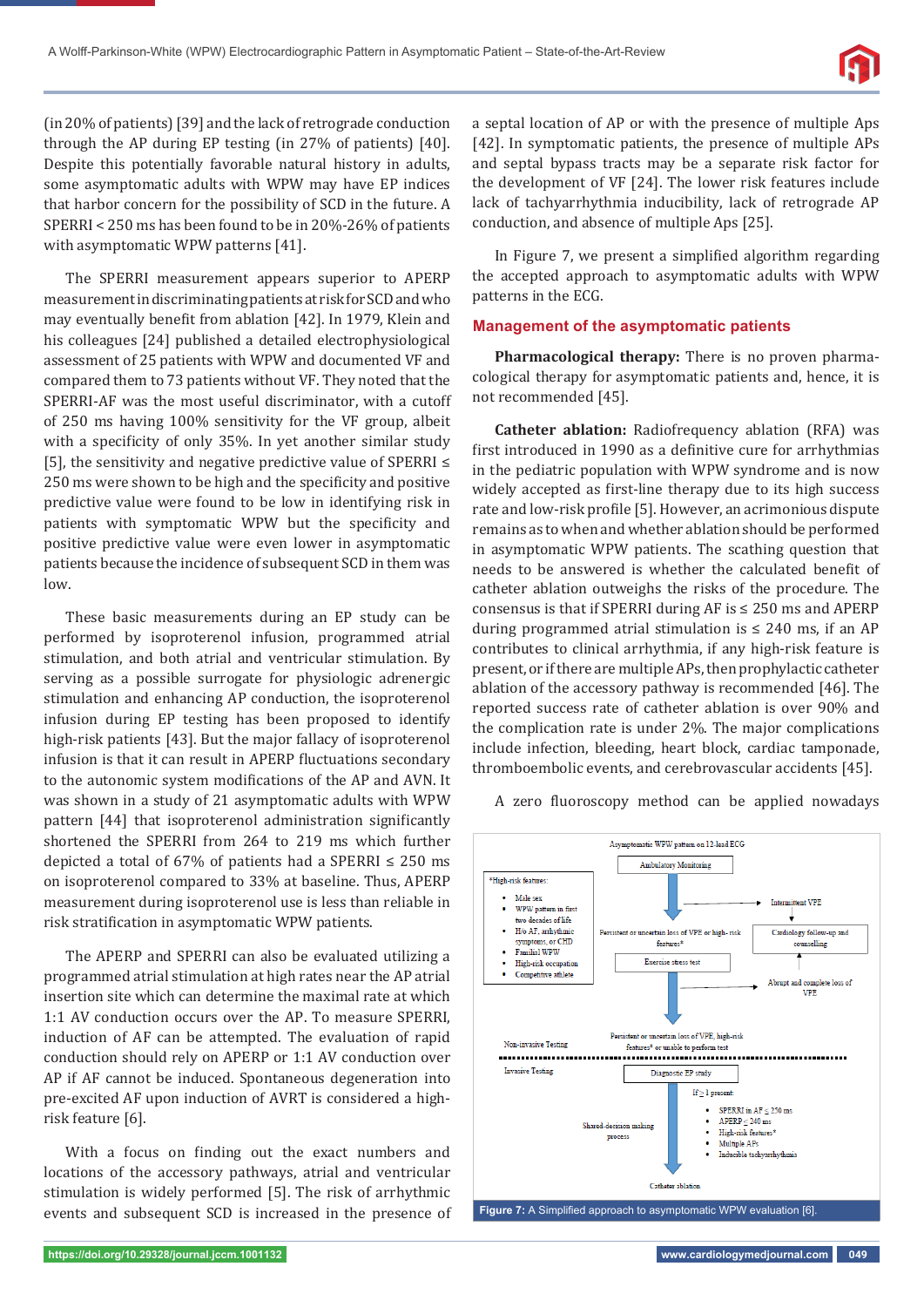

for both left and right-sided ablation procedures. Newer 3-dimensional mapping technologies minimize fluoroscopy use. The important benefits of the zero-fluoroscopy approach are decreased radiation exposure, staff comfort, and easy applicability for pregnant females and young females who wish to conceive in the future. In an earlier study conducted by Bigelow, et al. it was concluded that the zero-fluoroscopy approach with the 3-dimensional mapping system using the Ensite system virtually eliminated fluoroscopy use in routine ablation procedures [47]. Zero and near-zero fluoroscopic ablation of cardiac arrhythmias, which is also known as "green electrophysiology", is gradually being introduced into the clinical practice. A variety of measures including the use of a remote magnetic navigation system, new Three-Dimensional Electro-Anatomical Mapping (3D-EAM) software, Intracardiac Echocardiography (ICE), miniaturized Transesophageal Echocardiography (TEE), and contact-force sensing catheters, have led to a significant reduction or complete elimination of fluoroscopy in most patients, particularly in children, pregnant women, and patients with immune dysfunction [48].

The recommended management guidelines according to the American College of Cardiology/American Heart Association (ACC/AHA) for asymptomatic adults with a WPW pattern in ECG are summarized in Table 4 [4].

| Table 4: Asymptomatic Patients With Pre-Excitation: Recommendations. |                                                                                                                                                                                                                                        |  |  |
|----------------------------------------------------------------------|----------------------------------------------------------------------------------------------------------------------------------------------------------------------------------------------------------------------------------------|--|--|
| <b>Class of</b><br>recommendations                                   | <b>Recommendations</b>                                                                                                                                                                                                                 |  |  |
| Class I                                                              | Abrupt loss of conduction over a manifest pathway during<br>EST in sinus rhythm, intermittent loss of preexcitation during<br>ECG, and ambulatory monitoring are all useful tests in order<br>to identify patients at low risk of SCD. |  |  |
| Class IIa                                                            | An EP study is reasonable to risk-stratify for arrhythmic<br>events.                                                                                                                                                                   |  |  |
|                                                                      | Catheter ablation of the accessory pathway is reasonable<br>if an EP study identifies a high risk of arrhythmic events,<br>including rapidly conducting pre-excited AF.                                                                |  |  |
|                                                                      | Catheter ablation of the accessory pathway is reasonable<br>in asymptomatic patients if the presence of pre-excitation<br>precludes specific employment (such as with pilots).                                                         |  |  |
|                                                                      | Observation, without further evaluation or treatment, is<br>reasonable in asymptomatic patients with pre-excitation.                                                                                                                   |  |  |

## **Conclusion**

Association between asymptomatic Wolff-Parkinson-White (WPW) syndrome and sudden cardiac death (SCD) has been well documented. Such asymptomatic patients should be subjected to different non-invasive and invasive tests to classify them as low or high risk for SCD. Regular cardiac follow-up, reassurance, and proper counseling are the mainstay of therapy for low-risk patients whereas radiofrequency ablation (RFA) of the accessory pathway is the definitive therapy for high-risk patients. Further studies are needed to identify predictors for future cardiac events and to assess whether medical intervention can reduce overall risk.

# **Acknowledgement**

Grateful acknowledgments are due to Prof. Dr. Ramawatar

Yadav for his abiding inspiration, expert advice and suggestions, and professional support towards the completion of this research work.

## **References**

- 1. WEDD AM. Paroxysmal tachycardia: With reference to nomotopic tachycardia and the role of the extrinsic cardiac nerves. Archives of Internal Medicine. 1921; 27(5):571-590.
- 2. Wolff L. Bundle branch block with short PR interval in healthy young people prone to paroxysmal tachycardia. Am Heart J. 1930; 5:685-704.
- 3. Kulig J, Koplan BA. Wolff-Parkinson-White syndrome and accessory pathways. Circulation. 2010;122(15):e480-e483.
- 4. Page RL, Joglar JA, Caldwell MA, Calkins H, Conti JB, Deal BJ, Estes NAM 3rd, Field ME, Goldberger ZD, Hammill SC, Indik JH, Lindsay BD, Olshansky B, Russo AM, Shen WK, Tracy CM, Al-Khatib SM. 2015 ACC/AHA/HRS Guideline for the Management of Adult Patients With Supraventricular Tachycardia: A Report of the American College of Cardiology/American Heart Association Task Force on Clinical Practice Guidelines and the Heart Rhythm Society. J Am Coll Cardiol. 2016 Apr 5;67(13):e27-e115. doi: 10.1016/j.jacc.2015.08.856. Epub 2015 Sep 24. Erratum in: J Am Coll Cardiol. 2016 Dec 27;68(25):2922- 2923. PMID: 26409259.
- 5. Pediatric and Congenital Electrophysiology Society (PACES); Heart Rhythm Society (HRS); American College of Cardiology Foundation (ACCF); American Heart Association (AHA); American Academy of Pediatrics (AAP); Canadian Heart Rhythm Society (CHRS), Cohen MI, Triedman JK, Cannon BC, Davis AM, Drago F, Janousek J, Klein GJ, Law IH, Morady FJ, Paul T, Perry JC, Sanatani S, Tanel RE. PACES/HRS expert consensus statement on the management of the asymptomatic young patient with a Wolff-Parkinson-White (WPW, ventricular preexcitation) electrocardiographic pattern: developed in partnership between the Pediatric and Congenital Electrophysiology Society (PACES) and the Heart Rhythm Society (HRS). Endorsed by the governing bodies of PACES, HRS, the American College of Cardiology Foundation (ACCF), the American Heart Association (AHA), the American Academy of Pediatrics (AAP), and the Canadian Heart Rhythm Society (CHRS). Heart Rhythm. 2012 Jun;9(6):1006-24. doi: 10.1016/j.hrthm.2012.03.050. Epub 2012 May 10. PMID: 22579340.
- 6. Kashou A WP, Kowlgi GNN. Asymptomatic Ventricular Preexcitation (Wolff-Parkinson-White Pattern): When to Be Concerned. American College of Cardiology. 2022.
- 7. Cox JL, Gallagher JJ, Cain ME. Experience with 118 consecutive patients undergoing operation for the Wolff-Parkinson-White syndrome. J Thorac Cardiovasc Surg. 1985 Oct;90(4):490-501. PMID: 4046618.
- 8. Cain ME, Luke RA, Lindsay BD. Diagnosis and localization of accessory pathways. Pacing Clin Electrophysiol. 1992 May;15(5):801- 24. doi: 10.1111/j.1540-8159.1992.tb06847.x. PMID: 1382283.
- 9. Ferguson T. Anatomic and electrophysiologic principles in the surgical treatment of cardiac arrhythmias. Cardiac arrhythmia surgery Philadelphia: Hanley and Belfus, Inc. 1990:19-51.
- 10. Bardy GH, Packer DL, German LD, Gallagher JJ. Preexcited reciprocating tachycardia in patients with Wolff-Parkinson-White syndrome: incidence and mechanisms. Circulation. 1984 Sep;70(3):377-91. doi: 10.1161/01.cir.70.3.377. PMID: 6744541.
- 11. Gallagher JJ, Pritchett EL, Sealy WC, Kasell J, Wallace AG. The preexcitation syndromes. Prog Cardiovasc Dis. 1978 Jan-Feb;20(4):285-327. doi: 10.1016/0033-0620(78)90015-4. PMID: 146210.
- 12. Macedo PG, Patel SM, Bisco SE, Asirvatham SJ. Septal accessory pathway: anatomy, causes for difficulty, and an approach to ablation. Indian Pacing Electrophysiol J. 2010 Jul 20;10(7):292-309. PMID: 20680108; PMCID: PMC2907089.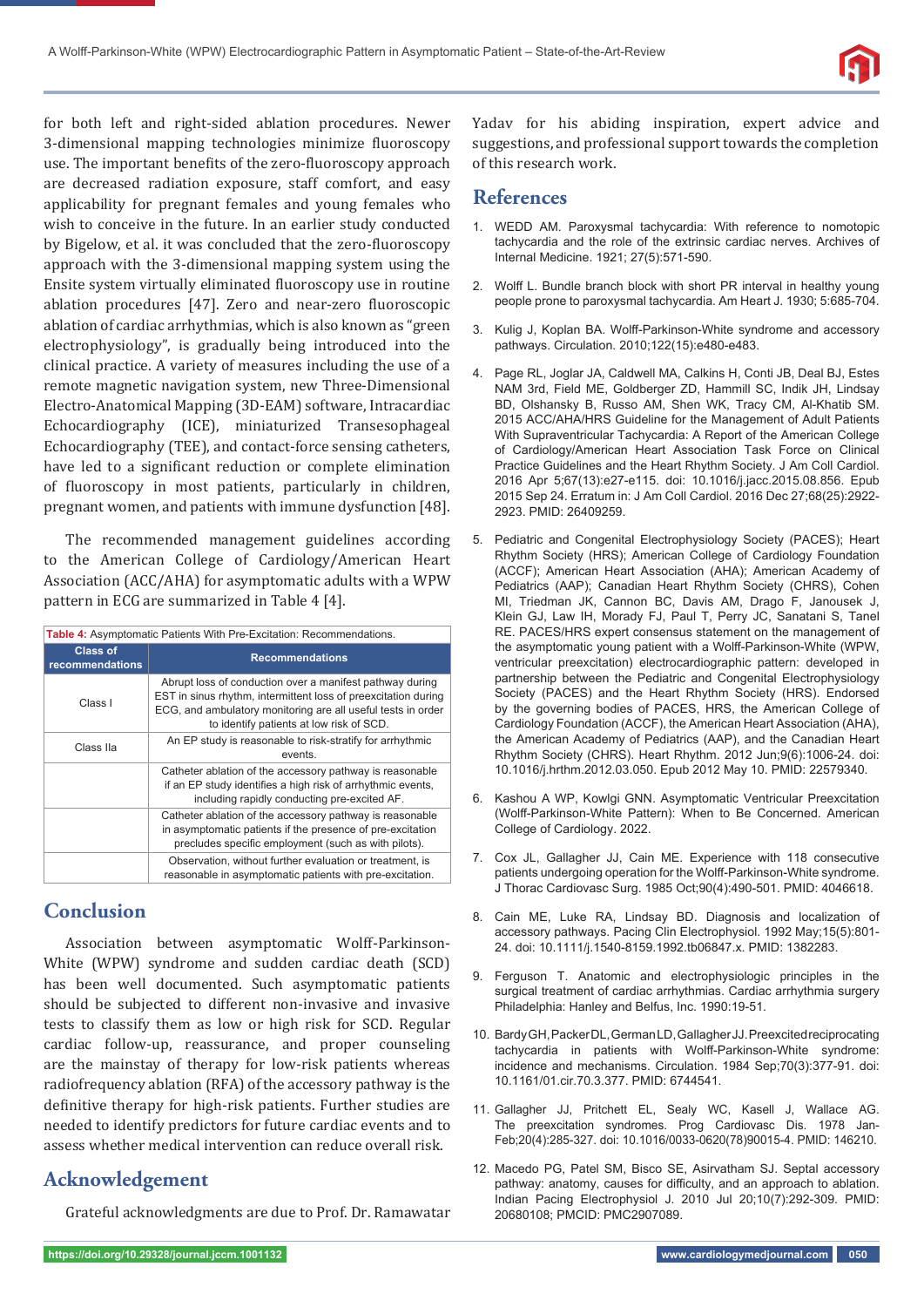

- 13. Jose Jalife WGS. Zipes and Jafile's Cardiac Electrophysiology-From Cell to Bedside. 2022(8th edition); 873.
- 14. Hluchy J. Mahaim fibers: electrophysiologic characteristics and radiofrequency ablation. Z Kardiol. 2000;89 Suppl 3:136-43. doi: 10.1007/s003920050023. PMID: 10810796.
- 15. Soares Correa F, Lokhandwala Y, Cruz Filho F, Sánchez-Quintana D, Mori S, Anderson RH, Wellens HJJ, Back Sternick E. Part II-Clinical presentation, electrophysiologic characteristics, and when and how to ablate atriofascicular pathways and long and short decrementally conducting accessory pathways. J Cardiovasc Electrophysiol. 2019 Dec;30(12):3079-3096. doi: 10.1111/jce.14203. Epub 2019 Oct 16. PMID: 31588593.
- 16. Gupta A, Lokhandwala Y, Rai N, Malviya A. Adenosine-A drug with myriad utility in the diagnosis and treatment of arrhythmias. J Arrhythm. 2020 Dec 18;37(1):103-112. doi: 10.1002/joa3.12453. PMID: 33664892; PMCID: PMC7896475.
- 17. Sethi KK, Dhall A, Chadha DS, Garg S, Malani SK, Mathew OP. WPW and preexcitation syndromes. J Assoc Physicians India. 2007 Apr;55 Suppl:10-5. PMID: 18368860.
- 18. Boersma L, García-Moran E, Mont L, Brugada J. Accessory pathway localization by QRS polarity in children with Wolff-Parkinson-White syndrome. J Cardiovasc Electrophysiol. 2002 Dec;13(12):1222-6. doi: 10.1046/j.1540-8167.2002.01222.x. PMID: 12521337.
- 19. Narasimhan JFC. LeoSchamroth An Introduction to Electrocardiography. 2015(8th Edition); 194-196.
- 20. Bhattad PB, Jain V. Revisiting Electrocardiographic Wolff-Parkinson-White Pattern. The Journal of Medical Research. 2020; 6(4):114-116.
- 21. Guize L, Soria R, Chaouat JC, Chrétien JM, Houe D, Le Heuzey JY. Prévalence et évolution du syndrome de Wolff-Parkinson-White dans une population de 138 048 sujets [Prevalence and course of Wolf-Parkinson-White syndrome in a population of 138,048 subjects]. Ann Med Interne (Paris). 1985;136(6):474-8. French. PMID: 4083638.
- 22. Vidaillet HJ Jr, Pressley JC, Henke E, Harrell FE Jr, German LD. Familial occurrence of accessory atrioventricular pathways (preexcitation syndrome). N Engl J Med. 1987 Jul 9;317(2):65-9. doi: 10.1056/NEJM198707093170201. PMID: 3587328.
- 23. Munger TM, Packer DL, Hammill SC, Feldman BJ, Bailey KR, Ballard DJ, Holmes DR Jr, Gersh BJ. A population study of the natural history of Wolff-Parkinson-White syndrome in Olmsted County, Minnesota, 1953-1989. Circulation. 1993 Mar;87(3):866-73. doi: 10.1161/01. cir.87.3.866. PMID: 8443907.
- 24. Klein GJ, Bashore TM, Sellers TD, Pritchett EL, Smith WM, Gallagher JJ. Ventricular fibrillation in the Wolff-Parkinson-White syndrome. N Engl J Med. 1979 Nov 15;301(20):1080-5. doi: 10.1056/ NEJM197911153012003. PMID: 492252.
- 25. Obeyesekere MN, Leong-Sit P, Massel D, Manlucu J, Modi S, Krahn AD, Skanes AC, Yee R, Gula LJ, Klein GJ. Risk of arrhythmia and sudden death in patients with asymptomatic preexcitation: a metaanalysis. Circulation. 2012 May 15;125(19):2308-15. doi: 10.1161/ CIRCULATIONAHA.111.055350. Epub 2012 Apr 24. PMID: 22532593.
- 26. Etheridge SP, Escudero CA, Blaufox AD, Law IH, Dechert-Crooks BE, Stephenson EA, Dubin AM, Ceresnak SR, Motonaga KS, Skinner JR, Marcondes LD, Perry JC, Collins KK, Seslar SP, Cabrera M, Uzun O, Cannon BC, Aziz PF, Kubuš P, Tanel RE, Valdes SO, Sami S, Kertesz NJ, Maldonado J, Erickson C, Moore JP, Asakai H, Mill L, Abcede M, Spector ZZ, Menon S, Shwayder M, Bradley DJ, Cohen MI, Sanatani S. Life-Threatening Event Risk in Children With Wolff-Parkinson-White Syndrome: A Multicenter International Study. JACC Clin Electrophysiol. 2018 Apr;4(4):433-444. doi: 10.1016/j.jacep.2017.10.009. Epub 2017 Nov 15. PMID: 30067481.
- 27. Chubb H, Ceresnak SR. A proposed approach to the asymptomatic pediatric patient with Wolff-Parkinson-White pattern. HeartRhythm Case Rep. 2020 Jan 15;6(1):2-7. doi: 10.1016/j.hrcr.2019.09.003. PMID: 31956492; PMCID: PMC6962761.
- 28. Todd DM, Klein GJ, Krahn AD, Skanes AC, Yee R. Asymptomatic Wolff-Parkinson-White syndrome: is it time to revisit guidelines? J Am Coll Cardiol. 2003 Jan 15;41(2):245-8. doi: 10.1016/s0735-1097(02)02707- 9. PMID: 12535817.
- 29. Klein GJ, Gulamhusein SS. Intermittent preexcitation in the Wolff-Parkinson-White syndrome. Am J Cardiol. 1983 Aug;52(3):292-6. doi: 10.1016/0002-9149(83)90125-x. PMID: 6869275.
- 30. Hindman MC, Last JH, Rosen KM. Wolff -Parkinson-White syndrome observed by portable monitoring. Ann Intern Med. 1973 Nov;79(5):654- 63. doi: 10.7326/0003-4819-79-5-654. PMID: 4751741.
- 31. Fitzsimmons PJ, McWhirter PD, Peterson DW, Kruyer WB. The natural history of Wolff-Parkinson-White syndrome in 228 military aviators: a long-term follow-up of 22 years. Am Heart J. 2001 Sep;142(3):530-6. doi: 10.1067/mhj.2001.117779. PMID: 11526369.
- 32. Weng KP, Wolff GS, Young ML. Multiple accessory pathways in pediatric patients with Wolff-Parkinson-White syndrome. Am J Cardiol. 2003 May 15;91(10):1178-83. doi: 10.1016/s0002-9149(03)00263-7. PMID: 12745099.
- 33. Santinelli V, Radinovic A, Manguso F, Vicedomini G, Gulletta S, Paglino G, Mazzone P, Ciconte G, Sacchi S, Sala S, Pappone C. The natural history of asymptomatic ventricular pre-excitation a long-term prospective follow-up study of 184 asymptomatic children. J Am Coll Cardiol. 2009 Jan 20;53(3):275-80. doi: 10.1016/j.jacc.2008.09.037. PMID: 19147045.
- 34. Escudero CA, Ceresnak SR, Collins KK, Pass RH, Aziz PF, Blaufox AD, Ortega MC, Cannon BC, Cohen MI, Dechert BE, Dubin AM, Motonaga KS, Epstein MR, Erickson CC, Fishberger SB, Gates GJ, Capone CA, Nappo L, Kertesz NJ, Kim JJ, Valdes SO, Kubuš P, Law IH, Maldonado J, Moore JP, Perry JC, Sanatani S, Seslar SP, Shetty I, Zimmerman FJ, Skinner JR, Marcondes L, Stephenson EA, Asakai H, Tanel RE, Uzun O, Etheridge SP, Janson CM. Loss of ventricular preexcitation during noninvasive testing does not exclude high-risk accessory pathways: A multicenter study of WPW in children. Heart Rhythm. 2020 Oct;17(10):1729-1737. doi: 10.1016/j.hrthm.2020.05.035. Epub 2020 Jun 1. PMID: 32497761.
- 35. Bricker JT, Porter CJ, Garson A Jr, Gillette PC, McVey P, Traweek M, McNamara DG. Exercise testing in children with Wolff-Parkinson-White syndrome. Am J Cardiol. 1985 Apr 1;55(8):1001-4. doi: 10.1016/0002- 9149(85)90734-9. PMID: 3984857.
- 36. Gaita F, Giustetto C, Riccardi R, Mangiardi L, Brusca A. Stress and pharmacologic tests as methods to identify patients with Wolff-Parkinson-White syndrome at risk of sudden death. The American journal of cardiology. 1989;64(8):487-90.
- 37. Wellens HJ, Bär FW, Gorgels AP, Vanagt EJ. Use of ajmaline in patients with the Wolff-Parkinson-White syndrome to disclose short refractory period of the accessory pathway. Am J Cardiol. 1980 Jan;45(1):130-3. doi: 10.1016/0002-9149(80)90230-1. PMID: 7350760.
- 38. Wellens HJ, Braat S, Brugada P, Gorgels AP, Bär FW. Use of procainamide in patients with the Wolff-Parkinson-White syndrome to disclose a short refractory period of the accessory pathway. Am J Cardiol. 1982 Nov;50(5):1087-9. doi: 10.1016/0002-9149(82)90422-2. PMID: 7137035.
- 39. Pappone C, Santinelli V, Rosanio S, Vicedomini G, Nardi S, Pappone A, Tortoriello V, Manguso F, Mazzone P, Gulletta S, Oreto G, Alfieri O. Usefulness of invasive electrophysiologic testing to stratify the risk of arrhythmic events in asymptomatic patients with Wolff-Parkinson-White pattern: results from a large prospective long-term follow-up